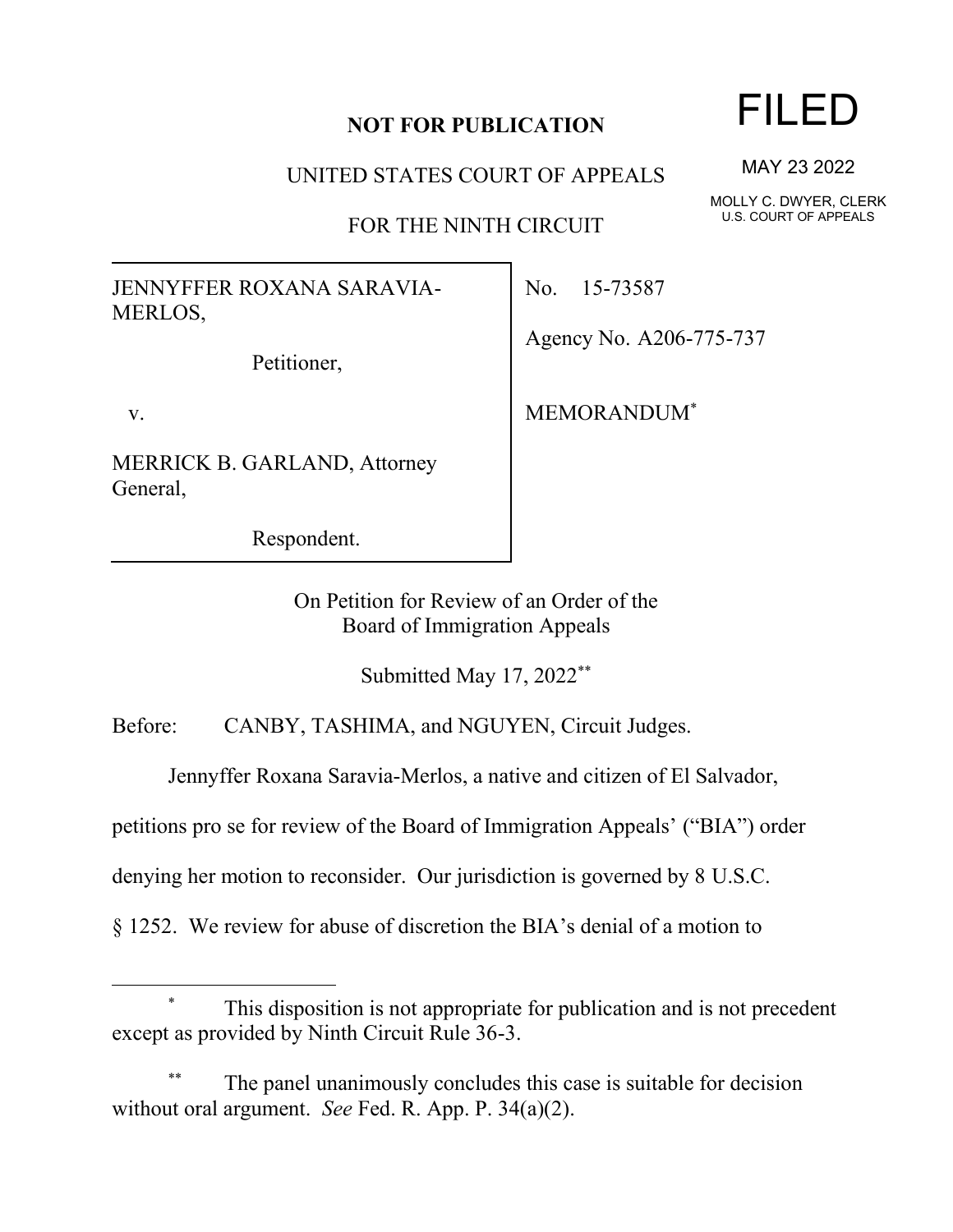reconsider. *Ayala v. Sessions*, 855 F.3d 1012, 1020 (9th Cir. 2017). We review de novo claims of due process violations in immigration proceedings. *Simeonov v. Ashcroft*, 371 F.3d 532, 535 (9th Cir. 2004). We deny in part and dismiss in part the petition for review.

The BIA did not abuse its discretion in denying Saravia-Merlos's motion to reconsider where she failed to identify any error of law or fact in the BIA's prior decision. *See* 8 C.F.R. § 1003.2(b)(1); *Ma v. Ashcroft*, 361 F.3d 553, 558 (9th Cir. 2004) ("A petitioner's motion to reconsider must identify a legal or factual error in the BIA's prior decision.").

The BIA also did not abuse its discretion in denying Saravia-Merlos's motion, where she failed to comply with the procedural requirements of *Matter of Lozada*, 19 I. & N. Dec. 637 (BIA 1988), and any alleged ineffective assistance is not plain on the face of the record. *See Tamang v. Holder*, 598 F.3d 1083, 1090-91 (9th Cir. 2010) (failure to satisfy *Matter of Lozada* requirements was fatal to ineffective assistance of counsel claim where ineffectiveness was not plain on the face of the record).

We lack jurisdiction to consider Saravia-Merlos's contentions as to the merits of her application for asylum and related relief from removal because she did not timely petition for review as to that order. *See* 8 U.S.C. § 1252(b)(1) ("The petition for review must be filed not later than 30 days after the date of the final